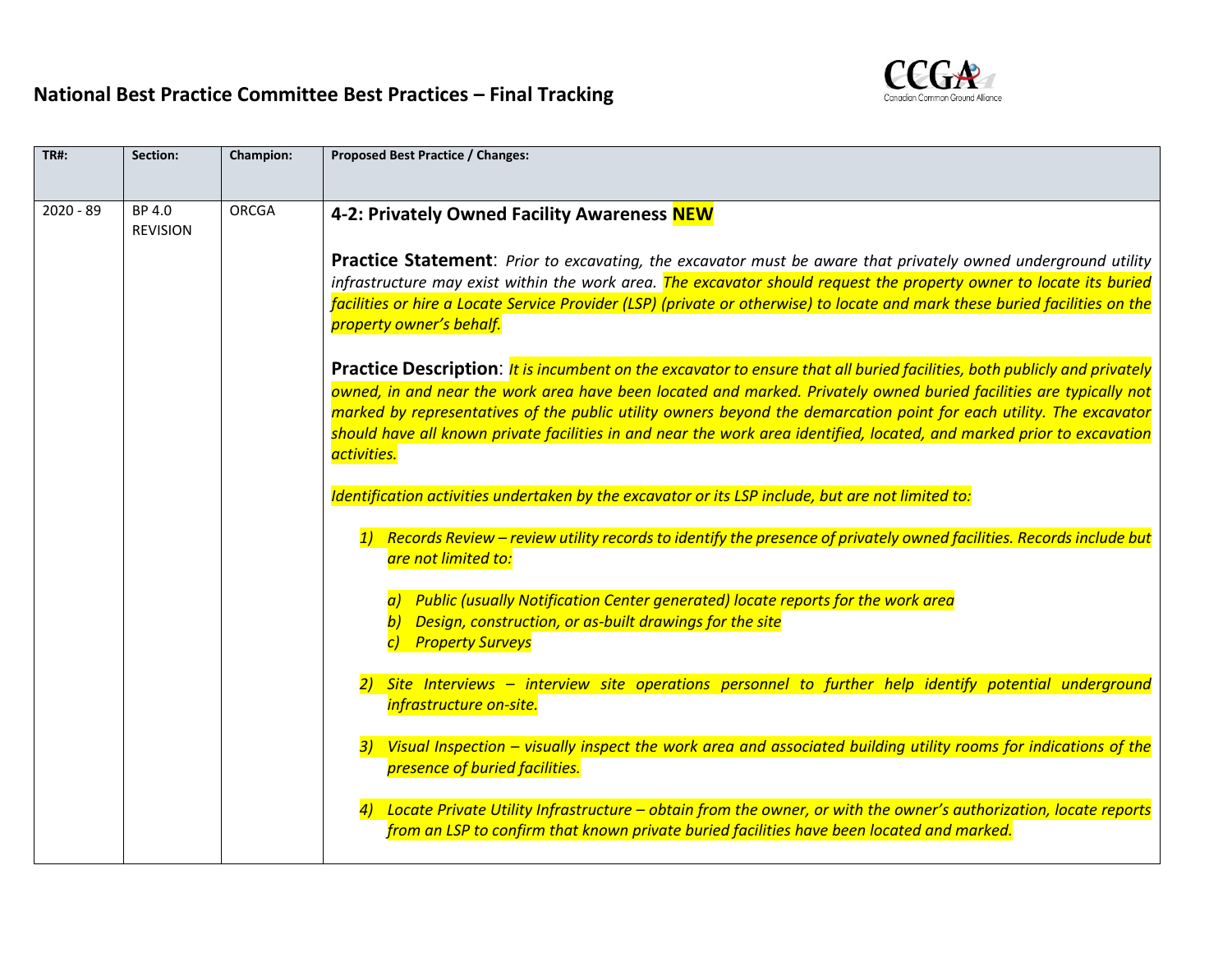## Canadian C ound Alliance

## **National Best Practice Committee Best Practices – Final Tracking**

| <b>Responding</b><br><b>Regional CGA</b> | <b>Date</b>                                                                                                                                                                                                                                                                        | Comments:                                                                                                                                                                                                                                                                                                                                                                                                                                                                                                                                                    |                                                                                                                                                                                                                                                                                                                                      |                                        |                                          |  |  |  |  |
|------------------------------------------|------------------------------------------------------------------------------------------------------------------------------------------------------------------------------------------------------------------------------------------------------------------------------------|--------------------------------------------------------------------------------------------------------------------------------------------------------------------------------------------------------------------------------------------------------------------------------------------------------------------------------------------------------------------------------------------------------------------------------------------------------------------------------------------------------------------------------------------------------------|--------------------------------------------------------------------------------------------------------------------------------------------------------------------------------------------------------------------------------------------------------------------------------------------------------------------------------------|----------------------------------------|------------------------------------------|--|--|--|--|
| <b>BCCGA</b>                             |                                                                                                                                                                                                                                                                                    |                                                                                                                                                                                                                                                                                                                                                                                                                                                                                                                                                              |                                                                                                                                                                                                                                                                                                                                      |                                        |                                          |  |  |  |  |
| <b>ABCGA</b>                             | 2020-08-11                                                                                                                                                                                                                                                                         |                                                                                                                                                                                                                                                                                                                                                                                                                                                                                                                                                              | Agree with change to practice statement. Disagree with practice description – leave practice description as it is currently<br>and then add new description below it. Notes below:<br>Practice Description (as currently written in the manual) - Privately owned underground facilities may not be marked by representatives of the |                                        |                                          |  |  |  |  |
|                                          |                                                                                                                                                                                                                                                                                    | public facility owners beyond the demarcation point of each facility (e.g. Private Property). The private facility<br>owner is responsible for identifying the location of these buried facilities. Identification activities may include, but are not limited to: provision of<br>maps, provision of engineering drawings from previous workings and/or retaining or authorizing the deployment of a private locator.                                                                                                                                       |                                                                                                                                                                                                                                                                                                                                      |                                        |                                          |  |  |  |  |
|                                          |                                                                                                                                                                                                                                                                                    | Identification activities undertaken by the excavator or its LSP include, but are not limited to: Records Review (Public, Design, Construction, As-<br>built drawings for the site, Property Surveys, etc), Site Interviews, Visual Inspection.                                                                                                                                                                                                                                                                                                              |                                                                                                                                                                                                                                                                                                                                      |                                        |                                          |  |  |  |  |
| <b>SCGA</b>                              |                                                                                                                                                                                                                                                                                    | Active signal trace is not always possible. Suggest adding: locates can include inductive passive sweep of work area to where facility points are<br>not available to direct connect.<br>Our committee agrees with the overall purpose of this TR. Thought to consider is the process if the landowner or excavator is not aware of<br>who owns a line or aware a line exists on private line (i.e. private power is not always communicated to current owners). This is the concern<br>that we tried to address in our secondary/additional locate request. |                                                                                                                                                                                                                                                                                                                                      |                                        |                                          |  |  |  |  |
| <b>MCGA</b>                              |                                                                                                                                                                                                                                                                                    |                                                                                                                                                                                                                                                                                                                                                                                                                                                                                                                                                              |                                                                                                                                                                                                                                                                                                                                      |                                        |                                          |  |  |  |  |
| ORCGA                                    |                                                                                                                                                                                                                                                                                    |                                                                                                                                                                                                                                                                                                                                                                                                                                                                                                                                                              |                                                                                                                                                                                                                                                                                                                                      |                                        |                                          |  |  |  |  |
| QRCGA                                    |                                                                                                                                                                                                                                                                                    | Same as TR85, why add "Excavator's responsibilities"? Alot of details                                                                                                                                                                                                                                                                                                                                                                                                                                                                                        |                                                                                                                                                                                                                                                                                                                                      |                                        |                                          |  |  |  |  |
| <b>ATLCGA</b>                            | Can agree with the practice statement if the text regarding "if working on private property" is removed and "Locate Service Provider (LSP)<br>2021-03-30<br>(private or otherwise)" is changed to "locator". Can agree with practice description if "LSP" is changed to "locator". |                                                                                                                                                                                                                                                                                                                                                                                                                                                                                                                                                              |                                                                                                                                                                                                                                                                                                                                      |                                        |                                          |  |  |  |  |
|                                          | Did some research on the use of Locator vs Locate Service Provider (LSP) in a few recognized manuals. See table below.                                                                                                                                                             |                                                                                                                                                                                                                                                                                                                                                                                                                                                                                                                                                              |                                                                                                                                                                                                                                                                                                                                      |                                        |                                          |  |  |  |  |
|                                          |                                                                                                                                                                                                                                                                                    | Manual                                                                                                                                                                                                                                                                                                                                                                                                                                                                                                                                                       | Locator usage count                                                                                                                                                                                                                                                                                                                  | Locate Service Provider (LSP)<br>count | Definitions                              |  |  |  |  |
|                                          |                                                                                                                                                                                                                                                                                    | <b>CCGA Best Practices</b>                                                                                                                                                                                                                                                                                                                                                                                                                                                                                                                                   | 80                                                                                                                                                                                                                                                                                                                                   | 5                                      | Locator: A person whose job is to locate |  |  |  |  |